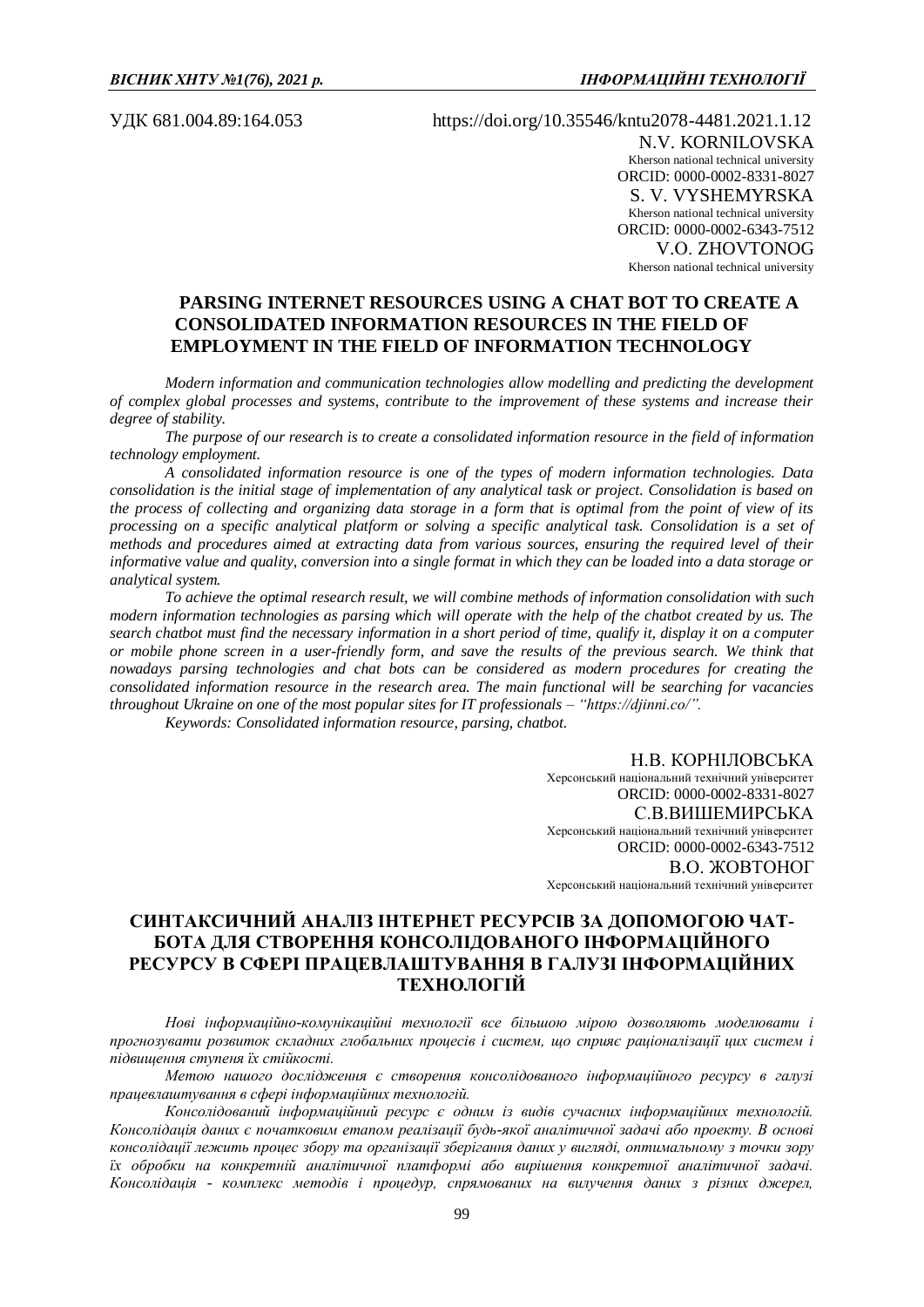*забезпечення необхідного рівня їх інформативності та якості, перетворення в єдиний формат, в якому вони можуть бути завантажені в сховище даних або аналітичну систему.* 

*Для досягнення оптимального результату досліджень ми поєднаємо методи консолідації інформації із такими сучасними інформаційними технологіями, як синтаксичний аналізатор (парсинг) який буде працювати за допомогою створеного нами чат бота. Пошуковий чат-бот знайде нам потрібну інформацію за короткий проміжок часу, систематизує її, виведе на екран комп'ютера або мобільного телефона в зручній для нас формі, та буде зберігати результати попереднього пошуку. Ми вважаємо що ці технології, парсинг та чат-боти, на сьогоднішній момент треба вважати надсучасними процедурами створення консолідованого інформаційного ресурсу досліджуваній галузі.*

*Основним функціоналом буде пошук вакансій по всій Україні на одному з найпопулярніших сайтів для IT-спеціалістів – « https://djinni.co/ ».*

*Ключові слова: Консолідований інформаційний ресурс, парсинг, чат-бот.*

#### Н.В. КОРНИЛОВСКАЯ

Херсонский национальный технический университет ORCID: 0000-0002-8331-8027 С.В.ВИШЕМИРСКАЯ Херсонский национальный технический университет ORCID: 000-0002-6343-7512 В.О. ЖОВТОНОГ Херсонский национальный технический университет

# **СИНТАКСИЧЕСКИЙ АНАЛИЗ ИНТЕРНЕТ РЕСУРСОВ С ПОМОЩЬЮ ЧАТ-БОТА ДЛЯ СОЗДАНИЯ КОНСОЛИДИРОВАННОЙ ИНФОРМАЦИОННОГО РЕСУРСОВ В СФЕРЕ ТРУДОУСТРОЙСТВА В ОБЛАСТИ ИНФОРМАЦИОННЫХ ТЕХНОЛОГИЙ**

*Новые информационно-коммуникационные технологии все в большей степени позволяют моделировать и прогнозировать развитие сложных глобальных процессов и систем, способствуют рационализации этих систем и повышения степени их устойчивости.* 

*Целью нашего исследования является создание консолидированного информационного ресурса в области трудоустройства в сфере информационных технологий.* 

*Консолидированный информационный ресурс является одним из видов современных информационных технологий. Консолидация данных является начальным этапом реализации любой аналитической задачи или проекта. В основе консолидации лежит процесс сбора и организации хранения данных в виде, оптимальном с точки зрения их обработки на конкретном аналитической платформе или решения конкретной аналитической задачи. Консолидация - комплекс методов и процедур, направленных на извлечение данных из различных источников, обеспечение необходимого уровня их информативности и качества, преобразование в единый формат, в котором они могут быть загружены в хранилище данных или аналитическую систему.*

*Для достижения оптимального результата исследований мы соединим методы консолидации информации с такими современными информационными технологиями, как синтаксический анализатор (парсинг), который будет работать с помощью созданного нами чат бота. Поисковый чат-бот найдет нам нужную информацию за короткий промежуток времени, систематизирует ее, выведет на экран компьютера или мобильного телефона в удобной для нас форме, и будет сохранять результаты предыдущего поиска. Мы считаем, что эти технологии, парсинг и чат-боты, на сегодняшний момент следует считать самыми процедурами создания консолидированного информационного ресурса исследуемой области.*

*Основным функционалом будет поиск вакансий по всей Украине на одном из самых популярных сайтов для IT-специалистов - «https://djinni.co/».*

*Ключевые слова: Консолидированный информационный ресурс, парсинг, чат бот.*

## *Problem Statement*

Information technology (IT) is a set of methods and tools for searching, collecting, processing, storing, transmitting and protecting information and knowledge to solve management problems on the basis of the advanced software, computer and telecommunications equipment. In modern management, automated IT is increasingly used, i.e. management technologies implemented by using hardware and software. Each of these technologies is aimed at implementing a making management decisions mechanism necessary to achieve optimal market characteristics of the management object [1]. Currently there is a global transition to the information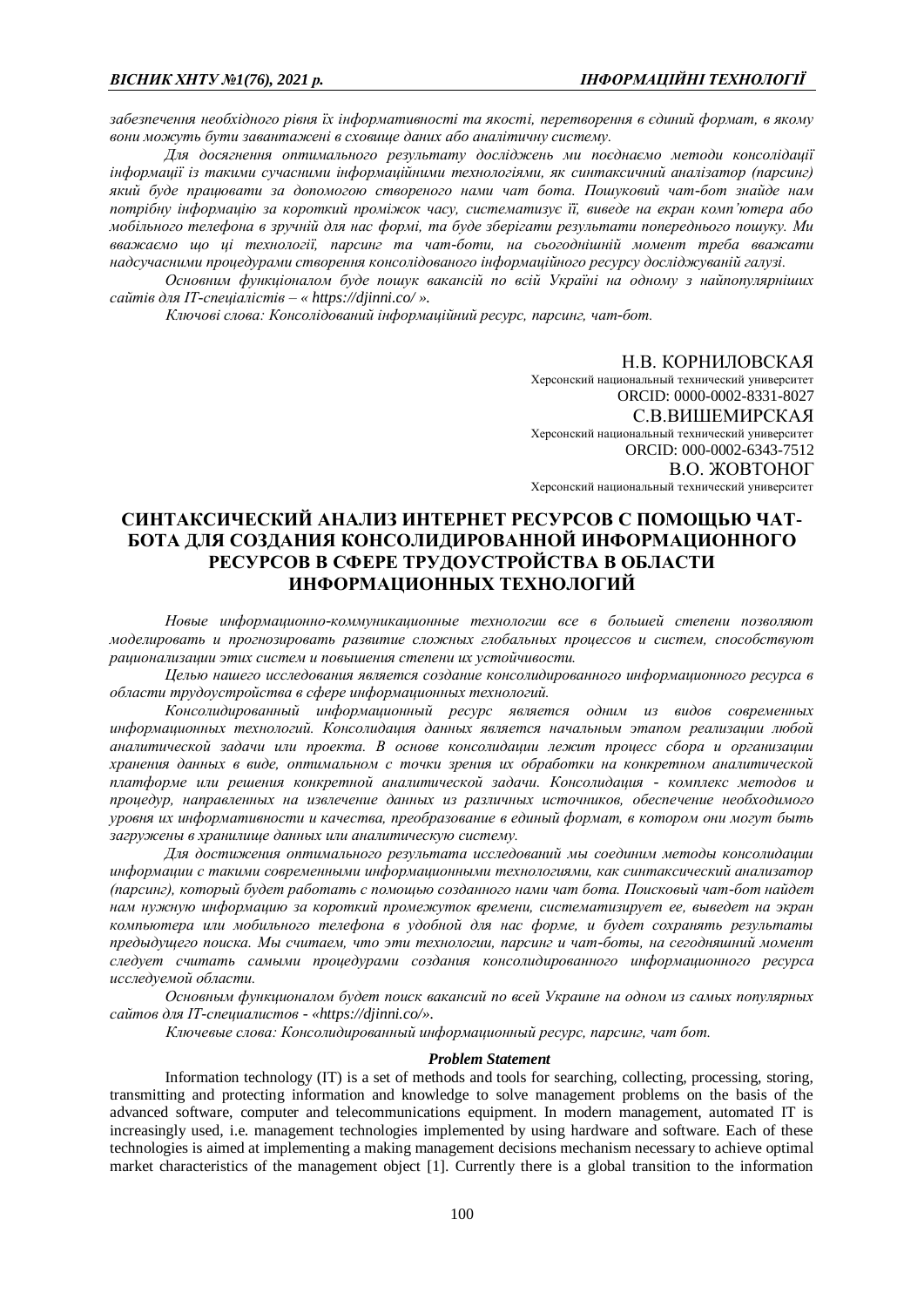society, which development is inseparably linked with the intensification of information processes, the need to collect, process and transmit huge amounts of information.

The main goals of informatization should flow from the general strategy of economic reforms in Ukraine and be determined by the needs of intensive development of the national information infrastructure, which should cover various social spheres of life and activity. Therefore, the development of informatization should be aimed at achieving the following goals: 1) significant increasing in the level of information completeness, relevance and accessibility for users; 2) qualitative improving information and analytical support of the operation of public administration systems; 3) improving the system of information support for economic entities of all forms of ownership; 4) widespread using potential IT capabilities to solve socio-economic problems, 5) revitalizing in the system of international information exchange in the interests of the political, economic, social and humanitarian ties development. In other words, useful and available information is often purposeless because it is simply not presented with such content and in a form that corresponds to this group (or level) of users.

Consolidation of information is put forward as a solution to problems caused by lack of relevant information. Consolidated information in fact is associated with the increased use of information by different groups of users [2]. However, a consolidated information resource becomes a task that itself requires significant skills, efforts and resources. Efforts and resources will be needed for full implementing the information consolidation unit, establishing the necessary cooperation between applied and IT professionals, teaching and training professionals who possess skills in obtaining information consolidation products and providing relevant services. Consolidation of information is not a panacea for solving information problems and needs, but it is becoming one of the important approaches that should be considered along with a huge variety of other information products and services. Consolidated information products and services play an important role in meeting many critical information needs of modern Ukrainian society [3].

### *Analysis of the latest researches and publications*

The National Informatization Program defines the strategy for solving the problem of meeting information needs and informational support of socio-economic, environmental, scientific and technical, defense, national-cultural and other activities in areas of national importance.

New IT, based on computer technology, require radical changes in organizational management structures, its regulations, HR potential, documentation system, recording and transmitting information. The introduction of information management is of particular importance, it significantly expands the possibilities of using information resources [4]. The development of information management is associated with the organization of knowledge and data processing system, its consistent development to the level of integrated automated control systems that cover vertically and horizontally all levels and links of the organization.

"Bot" (short for "robot") is a program that imitates human activity. A chatbot accordingly imitates an interlocutor in the chat. A bot is a computer program that tries to give the impression that it is not a program, but a real person who sits somewhere in the Internet and has own opinion and intelligence buds. Simply put, a bot is a robot that has been given a laptop, got an account, and has been put to communicate with people who believe he is a human too. Today, chatbots are capable and are already replacing the support services of various facilities in different areas of life.

The main difference of this program is active human participating at all stages of its development. Starting from its development and ending with its use and simultaneous training using neural networks. The spread and use of chatbots has led to the UX-paradigm of interaction "messaging-as-an-interface" [5].

The mobile applications market is oversaturated: they have been numbered in millions, but the users no longer want to install something new. According to ComScore research, users spend 80% of their time in only three applications. On this background, the messenger segment is growing rapidly. Last year the total audience of the most popular messengers overtook the most popular social networks. Privacy messengers require fewer resources, work on cheaper devices and unlike social networks are not yet clogged with unnecessary information, intrusive advertising and other people's news.

As a result, it became obvious to service developers that it is easier to get to the user in the program that he has already installed and opens every day than to convince him of the need to work with a particular application. The chatbot does not require traffic for download, installation time, does not take up space in memory and on a smartphone screen. It is easy to work with a chatbot: it is necessary to add it to your contact list and start correspondence. Most often in reply the bot will send information about itself, a list of available commands or display buttons that can turn a dialog box into an intuitive mini-application.

On one hand, using chatbots is useful for customers because they can get the necessary information or take any action in a simpler and more convenient way, and on the other hand, it is an advantage to companies that can use chatbots in order to promote their brand. In addition, the active development of artificial intelligence and speech processing technologies leads to certain innovations: the network can change significantly if chatbots can learn to do something that sites and applications cannot do yet.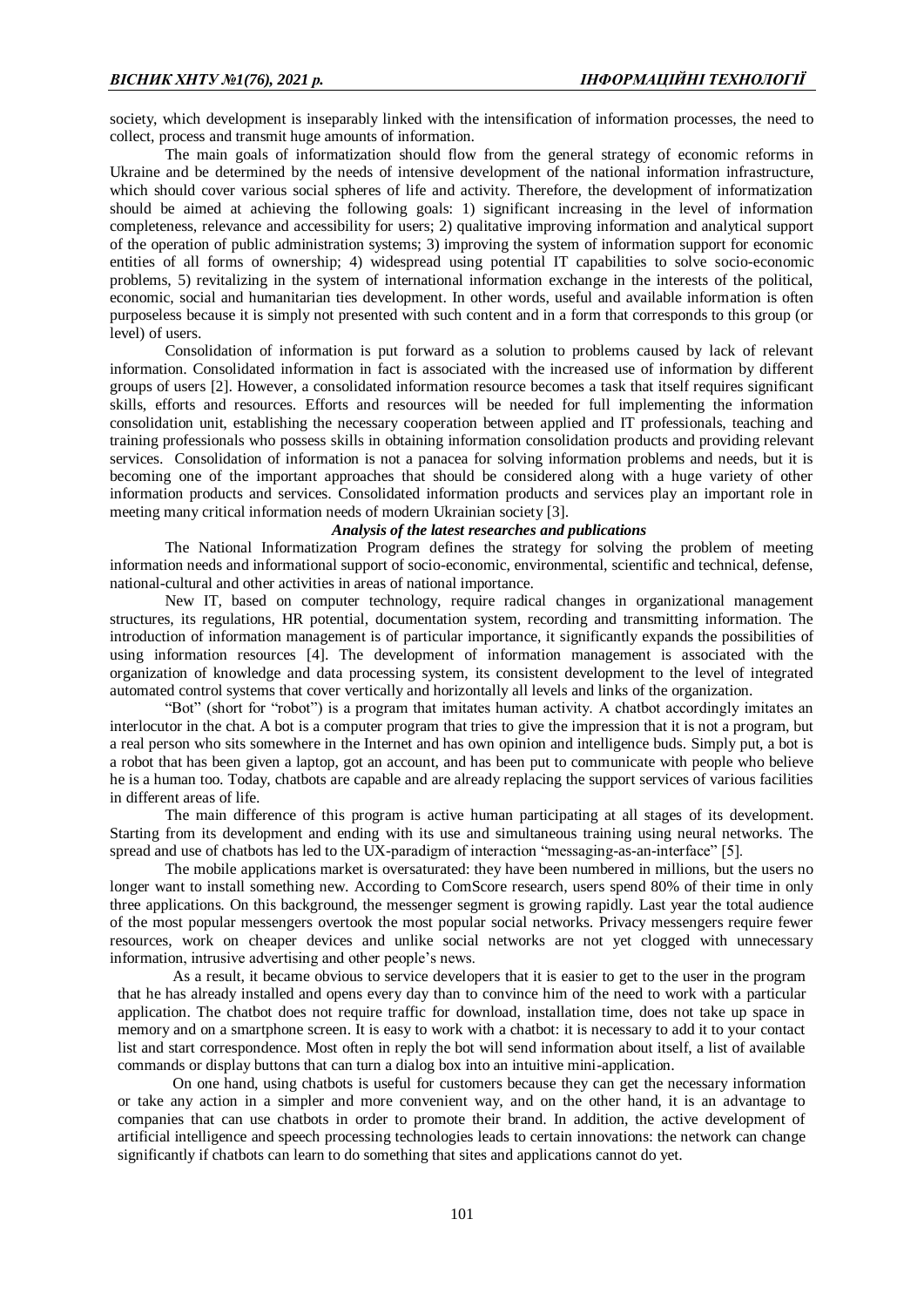Parsing is the process of comparing the linear sequence of language tokens (words, phrases) with its formal grammar. The result of such an analysis is a parsing tree (syntactic tree). It is usually used together with lexical analysis. A parser is a program or part of a program that performs parsing, that is, recognizing incoming information. Herewith the incoming data is converted to a form suitable for further processing. This type usually represents a formal model of incoming information in further information processing language [5]. When parsing, the source text is converted into a data structure, usually into a tree that reflects the syntactic structure of the incoming sequence and is suitable for further processing. As a rule, the result of parsing is the syntactic structure of the sentence presented in the form of a tree of dependencies, or in the form of a tree of components, or in the form of some combination of the first and second presentation ways.

Any information that has "syntax" is automatically analyzed:

• programming languages are parsing the programming languages source code in the process of translation (compilation or interpretation);

• structured data, languages of their description, design, etc., for example, XML, HTML, CSS, inifiles, specialized configuration files.

• SQL-queries (DSL-language), mathematical expressions and regular expressions (which in their turn can be used to make a lexical analysis automatic);

• formal grammars, linguistics are human languages, for example machine translation and other text generators.

Parsing is the process of converting a source code into a structured form. A typical parser is a combination of a lexer and a parser. The lexer groups the source code characters into meaningful sequences called tokens. Then the type of token (identifier, number, string, etc.) is determined. A token is a set of a token meaningand its type. In the example in Figure 1, the tokens are  $sp = 100$ . The parser builds a coherent tree-like structure from a stream of tokens, which is called a parsing tree. In this case, assign is one of tree nodes. Abstract syntax tree or AST is a parsing tree at a higher level, from which significant markers such as parentheses, commas are not removed. However, there are parsers in which the step of lexing and parsing are combined [5].



### **Fig.1. The principle of building a parsing tree by a parser from a stream of the tokens of the connected tree-like structure**

The rules are used to describe different AST nodes. The combination of all the rules is called the language grammar. There are tools that generate a code for a certain platform (runtime) for parsing languages on the basis of grammars. They are called parser generators. For example, ANTLR, Bison, Coco / R. However, a parser is often written manually for some reasons, such as Roslyn for example. The advantages of the manual approach are that parsers tend to be more productive and readable [6].

#### *Goal Setting*

The aim of our research has become to combine with the maximum efficiency the tools of the consolidated information resource, information analysis (parsing) with the creation of a search chatbot. To implement the set task, the Python language has been selected. It is necessary to create a chatbot that will search and qualify the necessary information in a short period of time, display it on a computer or mobile phone screen in a user-friendly form, and save the results of the previous search. Namely it is required to get the functional that will search for vacancies throughout Ukraine on one of the most popular sites for IT specialists – "https://djinni.co/".

### *Presentation of research material*

As noted above, a consolidated information resource is a set of methods and procedures aimed at extracting data from various sources, ensuring the required level of its informative value and quality, conversion into a single format in which they can be downloaded into a data storage or analytical system. In this research we will use information parsing technology to extract data from various sources, and we will use search chatbot technology to convert data into a single format. In a simplified form, the chatbot technology looks like this: there is an "engine" recognizing and maintaining a dialogic component. It operates a knowledge base which contains the rules for recognizing questions and creating answers to them. It is possible to connect a messenger, mobile application, website or terminals to this "engine". If it is needed it is possible to connect technologies for processing incoming voice messages.

We have identified several steps to create a search chatbot:

1) preparation;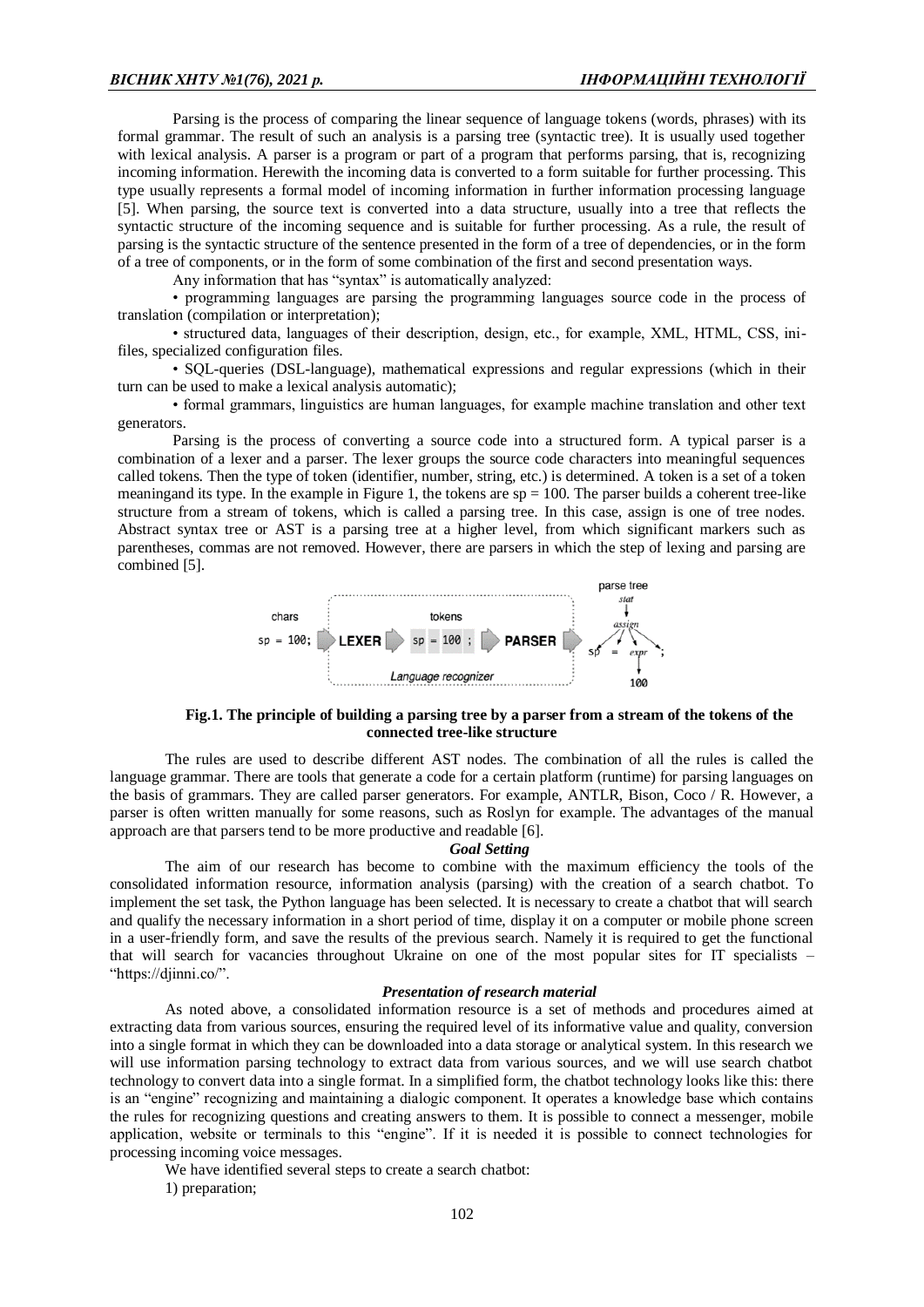- 2) creation of a chatbot account and obtaining data for management through the API;
- 3) backend development;
- 4) approval (publication) of the bot.
- A more detailed algorithm for creating a chatbot is given in Fig. 2.



**Fig. 2. A detailed algorithm for creating a chatbot.**

We will consider these stages in detail.

*Preparation*. It is required to study the documentation of the platform in order to select a messaging program (platform) in which the bot will interact with users. This is necessary in order to understand what and how the bot will be able to do. It is also necessary to consider in detail the chatbot operation algorithm (Fig. 3).



**Fig. 3. Example of a chatbot algorithm on the Telegram platform**

*Creation of a chatbot account and obtaining data for management through the API*. In Facebook Messenger a new application is added to the developer's account on developers.facebook.com, in Viber a bot account is created on partners.viber.com. In Telegram, the chatbot is registered via the @BotFather with the /newbot command, and in Kik with the help of the Botsworth bot. In Skype we create a new bot in the section "My bots" on the site dev.botframework.com. It is necessary to fill in the form and click "Create Microsoft App ID and password".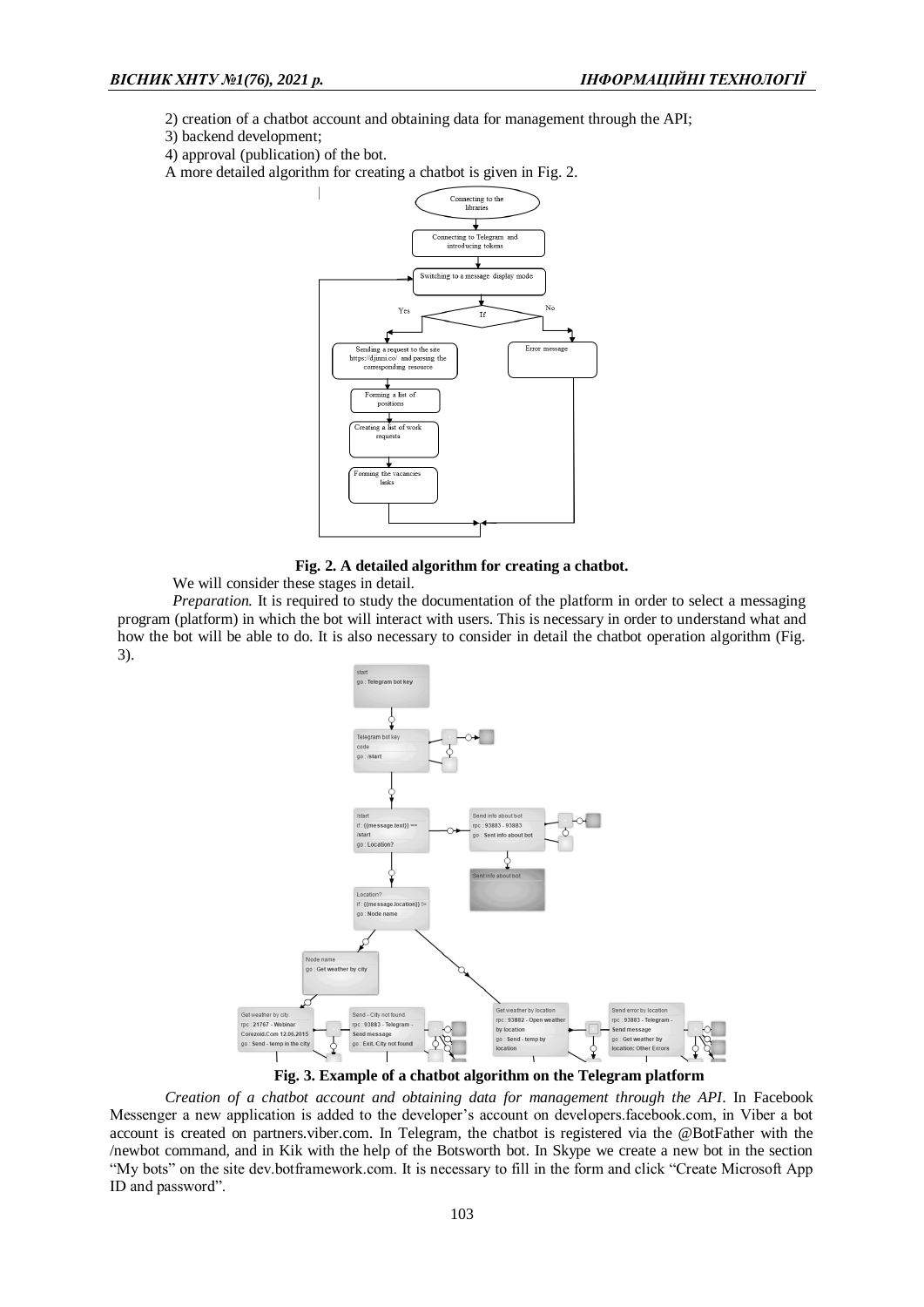We have analysed modern messengers – platforms on which chatbots work in order to choose the working area in which the created chatbot will work. Comparing the Telegram platform with Slack, Skype, Viber, we can highlight the following distinctive features in favour of Telegram:

1) cloud-based storage of all correspondence data;

2) there is a two-factor user authentication, which makes the use of this platform more secure;

3) it has its own encrypted cloud-based storage, which is distributed in different jurisdictions, and it is much better protected than the Google and Apple storages;

4) it allows the users to access chats from multiple devices at the same time, thanks to cloud synchronization. Thanks to this, users of Mac, PC, iPad and even of Linux servers get the same experience of interacting with the messenger.

Telegram chatbots have a very available API, the use of which is free and anyone can create their own chatbot. This means that anyone can see how everything works and use the data to develop their own projects. Telegram has neither a publishing procedure nor a chatbot test mode. The bot is immediately available for all users.

*Linking a webhook.* It is needed to install a webhook on your web server. Webhook is a proper script that is signed to events hosted on the server, and accepts all reports of bot operations (incoming messages, message delivery reports, button clicks, reports about perusal, etc.). In the documentation for all key messengers it is described in details how to link a webhook. This step can be organized in different ways. For example, in Facebook Messenger this is done through the developer's account at developers.facebook.com/apps, and in Viber we use a request to the Viber API, the same in Telegram. A prerequisite for the messenger to work with webhook is to possess an SSL certificate on the server where it resides. None of the key messengers works without a secure certificate [7].

*Receiving a token.* It is used when requesting the API messenger.

*Backend development.* In most cases, Node.js or PHP is used to develop bots, but Java or Python also have libraries to accomplish this task.

 $\checkmark$  The project you are creating is a script that will control the chatbot. When creating an account, we link the handler's address (webhook) with the account and subscribe to events in Facebook Messenger, Viber. Other messaging apps automatically subscribe to all events.

 $\checkmark$  Events come to the webhook POST as a request in Json format. This Json stores all data about the current event. For example, a bot has received a text message from a user – Json contains the time of the message receipt, its text, user ID, and so on.

 $\checkmark$  The task of the script is to process this Json and select the answer to the user. When the script has determined the response for the user (picked up the content to be sent in response), a request is sent to the API platform – usually also a POST request. The request specifies the API access key, user ID and the content is sent. The structure of this Json depends on the messenger and the type of message.

*Approval (publication) of the bot.* Telegram has neither a publishing procedure nor a chatbot test mode. The bot is immediately available for all users.

*The main library for creating a bot is Telebot.* This library is official for Python from the Telegram developers. The developer's website contains the official documentation on how to use this library. With the help of this library there is a connection between the created program and Telegram.

It is necessary to get a bot key in order to keep in touch. This key can be obtained from an official bot called BotFather. In this bot, it is needed to type the command "/newbot", then type its name and login. After this procedure, we will receive the key that is responsible for the bot operations. Obtaining job information is used by parsing information from official sites, as they are not adapted to sending data on the third-party resources.

*Parsing-robots work thanks to the bs4 library (Beautiful Soup 4).* The bs4 library is used to store a copy of the site in HTML format in RAM and to structure the information for further search [7]. After saving a copy of the site, we can search for the information we need among HTML tags and classes. In order to make a job search function work, it is required to "extract" all possible professions, job offer titles and links to these offers from the site, each information is contained in the tags " $\langle \text{div class} =$  "jobs">  $\langle \text{div} \rangle$ ", " $\langle \text{div class} =$ "vacancy">  $\langle \text{div} \rangle$ ", " $\langle \text{div} \rangle$ "  $\langle \text{div} \rangle$ " accordingly.

*The urllib library is used to process URLs (Uniform Resource Locator).* The request is generated and sent using the library requests. This library exactly connects to the desired site, receives a response and generates logs for further decryption.

*Decryption is performed using the json library.* This library opens a json file and loads the required data into a list that is easily processed by the script.

*Adding intelligence to a chatbot.* This problem can be solved by connecting natural language processing and machine learning services. Among the most popular are IBM Watson Conversation, Dialogflow (former api.ai), wit.ai (now the service is being transformed, based on Built-In NLP), LUIS. It is possible to create a chatbot from scratch on the basis of one of these services, or to connect the ability to